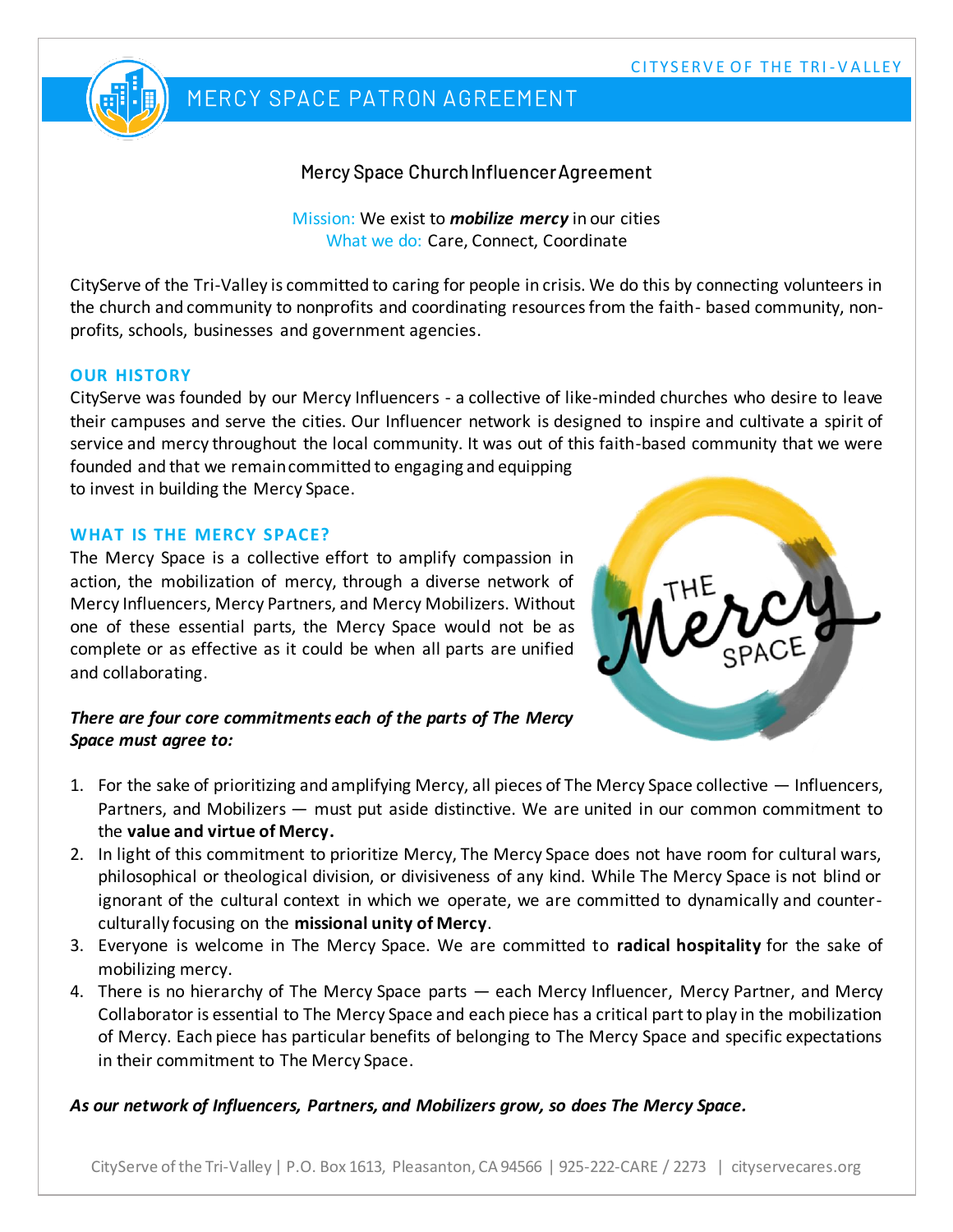

# MERCY SPACE PATRON AGREEMENT

#### **INVESTING IN THE MERCY SPACE VISION**

Mercy Influencers (local churches) are encouraged to lead the way by contributing to CityServe of the Tri-Valley toward the operational costs to keep a firm foundation. We understand that may be a leap for some, but imagine the impact in our cities if we can all stretch together to make this happen. Think of us organizing and mobilizing local missionaries to serve our most vulnerable neighbors.

#### **BENEFITS TO BECOMING A MERCY INFLUENCER**

- CityServe's support in vetting any need requests for benevolence from your deacon/benevolence fund ministries or those who call or come on campus in need.
- Opportunities to serve outside the church walls and participate in the Mission of God to the cities.
- Presentations/regular communications on local impact and resources available for your struggling congregants.
- Being a part of a Network of like-minded churches and leaders as well as a broader network of partners and difference makers in our community.

#### **EXPECTATIONS**

- Influencers support the work of CityServe through a regular financial commitment.
- Influencer churches actively encourage the mobilization of their community to serve the cities through volunteering outside their campus and through CityServe opportunities.
- Have a well-supported and informed CityServe church liaison who is in regular contact with CityServe leadership & can attend Liaison meetings. The church liaison should be able to communicate both the needs & resources of the Influencer church to CityServe as well. The church liaison role is essential to make this partnership work.

#### **REQUESTS OF THE LEAD PASTOR IN DETAIL**

- Support the church's relationship with CityServe of the Tri-Valley as part of the church's overall mission to people in our cities & be in alignment with the core commitments of the Mercy Space.
- Select and support a CityServe church liaison who has knowledge of your church community and is able to represent your church in bi-monthly Church Liaison meetings.
- Host CityServe annually to share vision and volunteer opportunities in the Tri-Valley.
- Include CityServe in the church financial planning/budget & support CityServe fiscally through the missions/outreach budget.

#### **REQUESTS OF THE CHURCH LIAISON IN DETAIL**

- Attend CityServe Church liaison meetings and CityServe Community Meetings (these meetings are on alternative months and represent attendance to one meeting per month) and connect with other Tri-Valley churches, non-profits, government (city, county, state, federal) resources and programs designed to meet human service needs in the Tri-Valley.
- Promote serving opportunities through both CityServe of the Tri-Valley & other partner non-profits.
- Provide regular updates to the Senior Pastor and/or mission's committee on what is happening in the Tri-Valley through CityServe collaboration.